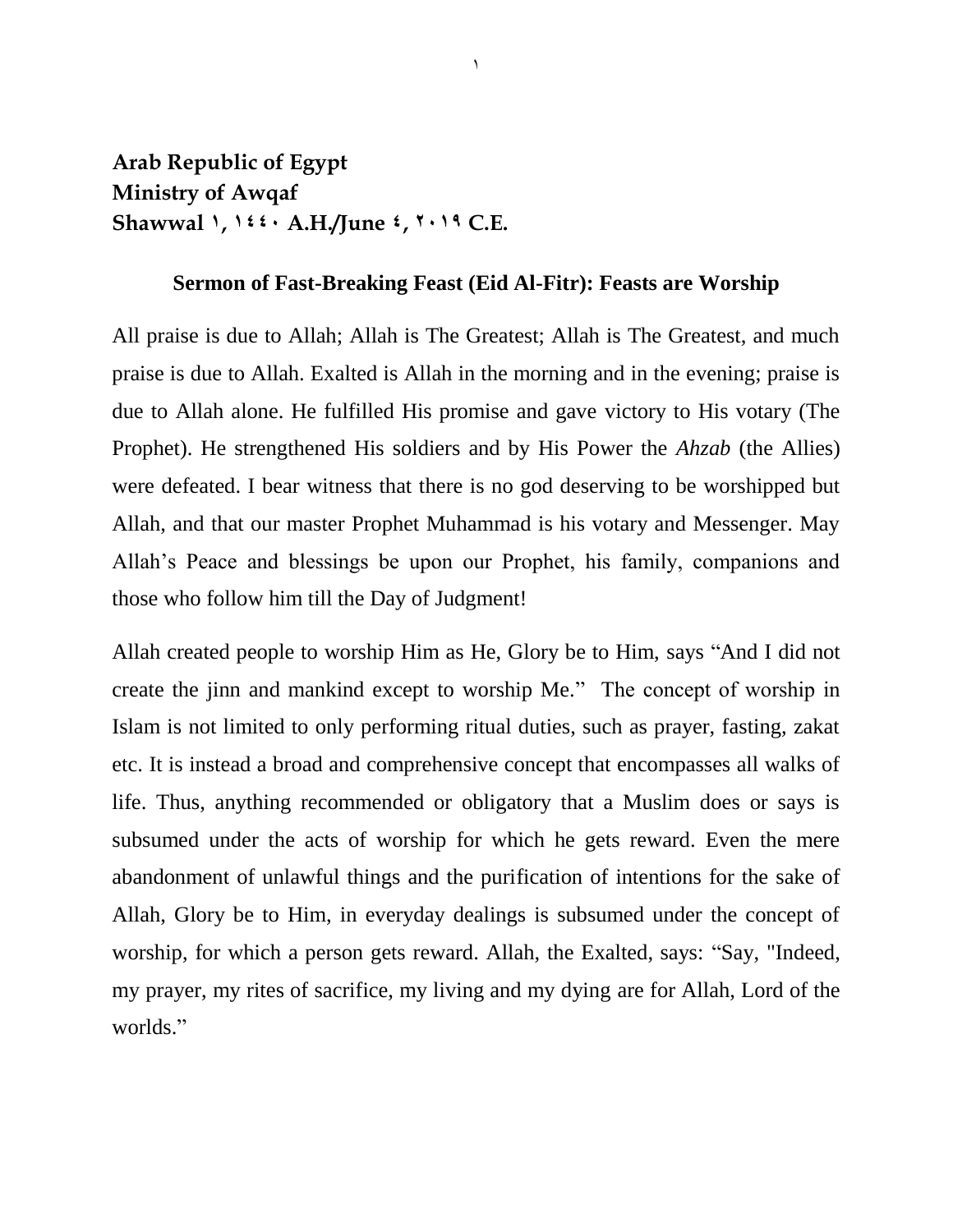The month of Ramadan has quickly come to an end. During the month, Muslims have offered various good deeds and acts of worship, wishing for God's mercy and forgiveness. Today, the Eid's sun has risen, sending us joy and pleasure. May Allah make it return with goodness and blessings! It is truly a blessing that merits thanks since it is a manifestation of joy over completing the month of Ramadan and the fulfillment of God's blessing for his votaries on one hand, and the occasion itself being bountiful and delightful on the other.

Observing fasting, the votary performs one of the greatest acts of worship as he resists and overcomes his desires and struggles for the sake of attaining the virtue of God-fearing, which is the ultimate objective of fasting and a reason for the validation of good deeds; Allah, the Exalted, says: "O believers, fasting is enjoined on you as it was on those before you, so that you might become righteous. " and "Indeed, Allah only accepts from the righteous [who fear Him]." Then comes Eid, the day of reward and absolution of sins and deficits – the day when God, the Exalted, boasts about his believing votaries before his angels who stand in the roads to give the glad tiding to the believers of the forgiveness of their sins, the acceptance of their acts of obedience and the promotion of their status as the Muslim starts his day by chanting  $takb\bar{u}r$  (God is Great) and draws himself closer to Allah by offering the acts of obedience. Thus, after the blessing of observing fasting and late night prayers, there comes the blessing of chanting *takbir*. Allah, the Exalted, says: "and [wants] for you to complete the period and to glorify Allah for that [to] which He has guided you; and perhaps you will be grateful." He also says: "Indeed, Allah only accepts from the righteous [who fear Him];" and "and [Allah wants] for you to complete the period and to glorify Allah for that [to] which He has guided you; and perhaps you will be grateful." A scholar once said, "If Allah grants me success to observe an act of obedience, and after that grants me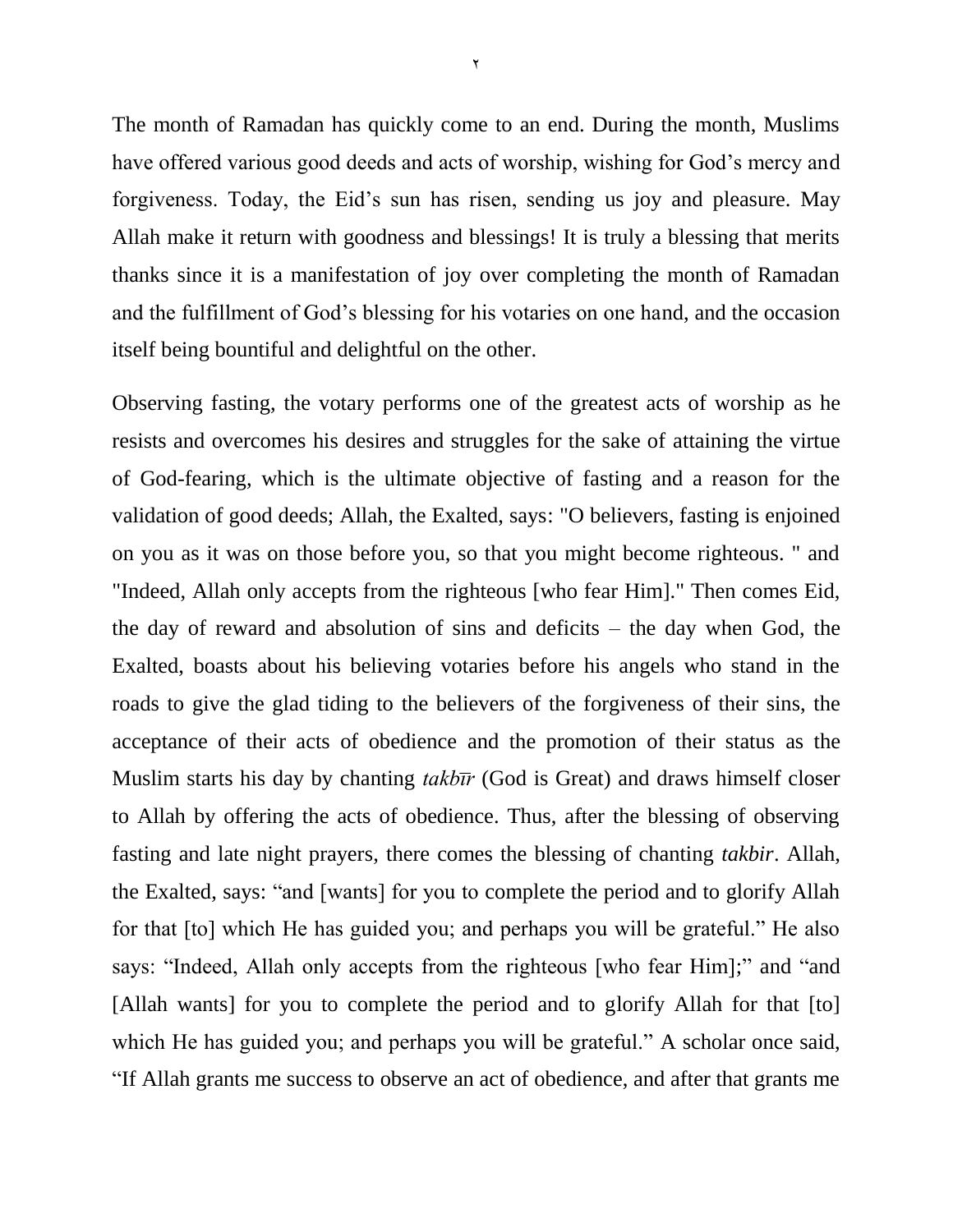success to offer thanks for being obedient, I know that being thankful is a new blessing that requires new thanks because it is a new guidance."

Exactly as Ramadan is a month of obedience, delight over Eid is an act of worship and obedience as well. A Muslim should rejoice over Eid, since Allah, the Exalted, says: " Say, "In the bounty of Allah and in His mercy - in that let them rejoice; it is better than what they accumulate." The Prophet (PBUH) also says: "There are two joys for the fasting person: the joy when he breaks his fast, and the joy of when he meets his Lord while being delightful with his fasting."

The days of Eid are manifestations of permissible joy. It is reported that Anas (may Allah be pleased with him) said: "When the Messenger of Allah (PBUH) came to Medina, the people had two days on which they engaged in games. He asked: What are these two days (what is the significance)? They said: We used to engage ourselves on them in the pre-Islamic period. The Messenger of Allah (PBUH) said: Allah has substituted for them something better than them, the day of sacrifice and the day of the breaking of the fast." This is a manifestation of the magnanimity of Islam and greatness of its rites as it made Eid a day for bringing joy to all people.

Also, man should be keen on making all people happy, especially the poor, the needy and the orphans. Allah, Glory be to Him, decreed al-fitr almsgiving as exoneration for the poor to spare them asking people to fulfill their needs. The Prophet (PBUH) said, "Suffice them!," i.e. give them what achieves sufficiency for them and spares them asking people for fulfillment of their needs, and did not say "give them!" or "give them charity!"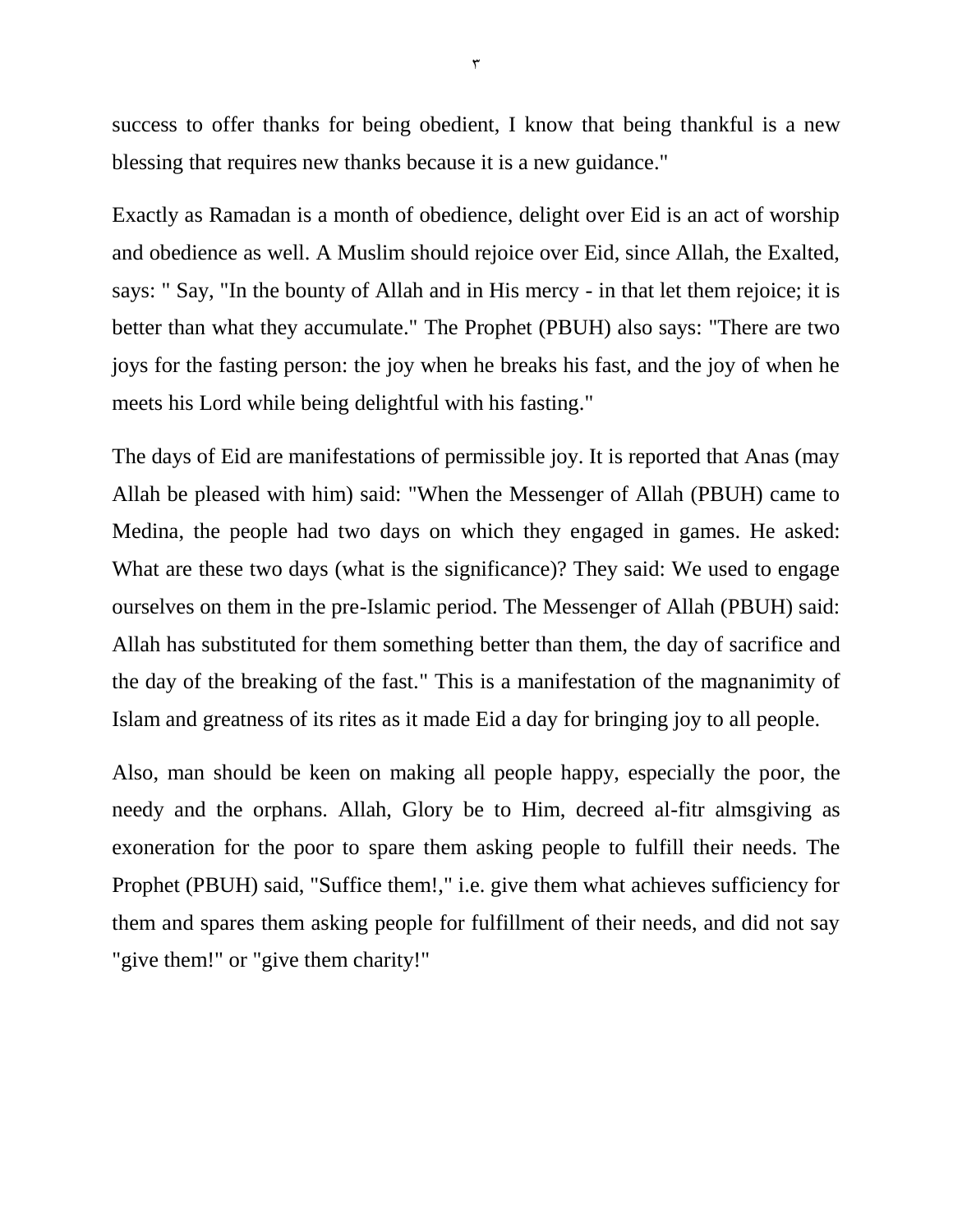## **Second Sermon**

All praise is due to Allah; Allah is The Greatest, and much praise is due to Allah. Exalted is Allah in the morning and in the evening; praise is due to Allah alone. May Allah's Peace and blessings be upon our Prophet, his family, companions and those who follow him till the Day of Judgment!

## Muslim Brothers!

There are manifestations of joy and happiness on the Day of Eid, on top of which are maintaining relationships with relatives, which is considered one of the greatest duties and acts of worship, as it spreads fraternity and love among relatives, prolongs lives, increases provision and blesses wealth. Our Prophet (PBUH) said, "He who desires ample provisions and his life be prolonged, should maintain good ties with his blood relations." Maintaining blood relations requires forgiveness and meeting evil with goodness. Thus our Prophet says: "The person who perfectly maintains the ties of kinship is not the one who does it because he gets recompensed by his relatives (for being kind and good to them), but the one who truly maintains the bonds of kinship is the one who persists in doing so even though the latter has severed the ties of kinship with him."

Maintaining good relationships that our purified Sharia has advised includes strengthening social relationships among all people though mutual visits, meetings, greetings, concord, acquaintance and spreading mercy among all people. This is considered one of the sublime relationships that merit God's love, the Exalted. It is recorded that Abu Hurrairah (may Allah be pleased with him) reported that the Prophet (PBUH) said, " A man set out to visit a brother (in Faith) in another town and Allah sent an angel on his way. When the man met the angel, the latter asked him, "Where do you intend to go?" He said, "I intend to visit my brother in this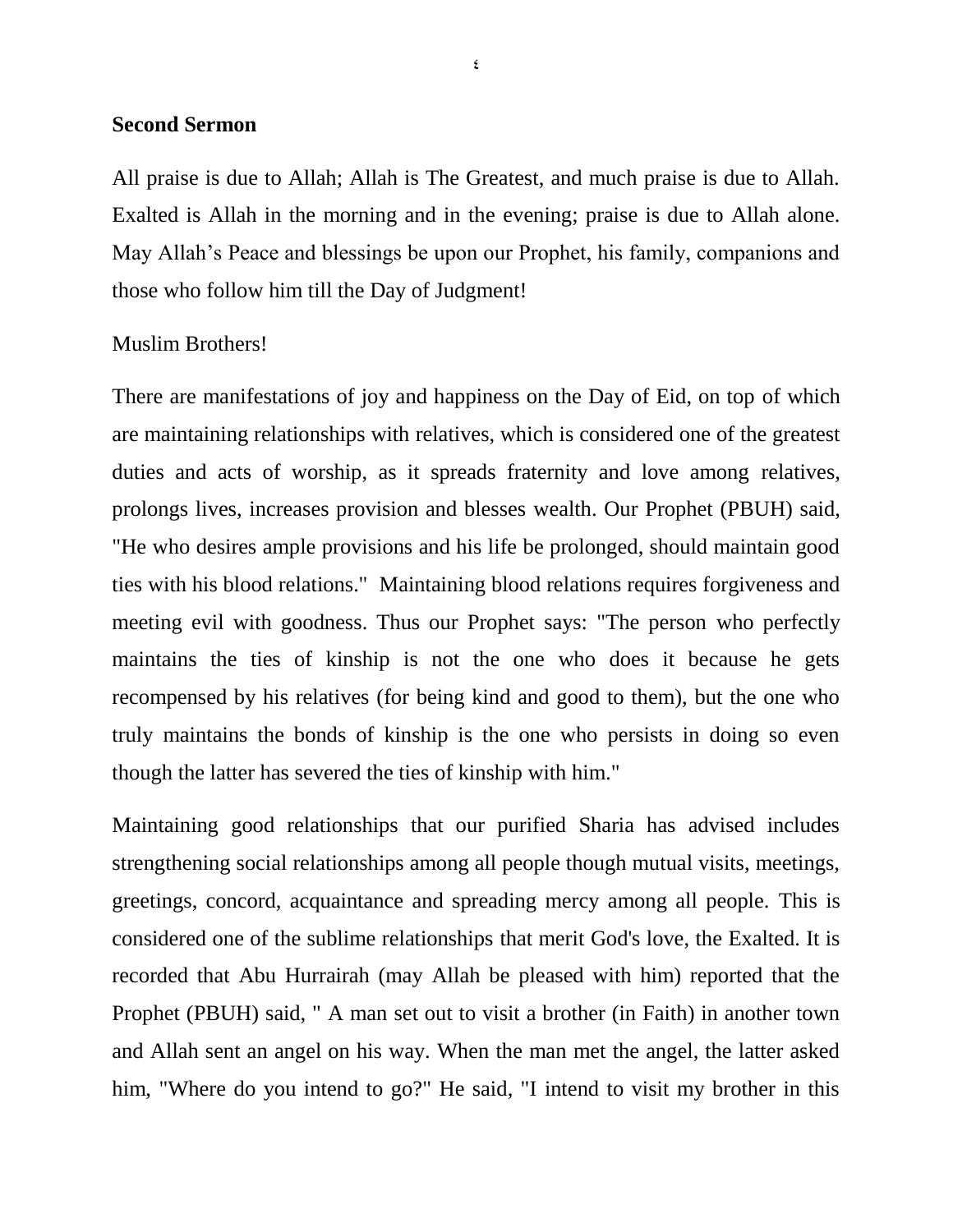town." The angel said, "Have you done any favor to him?" He said, "No, I have no desire except to visit him because I love him for the sake of Allah, the Exalted, and Glorious." Thereupon the angel said, "I am a messenger to you from Allah (to inform you) that Allah loves you as you love him (for His sake)."

Therefore, it was the Prophet's habit to go to the mosque on Eid on foot. Thus, it is reported that Ali (may Allah be pleased with him) said: "It is a recommend to go out on Eid on foot." Accordingly, a person may only ride if he has an excuse or if the distance is long. It was also the Prophet's habit to go to the mosque by a certain route and return by another route. Jabir b. Abdullah narrated that "the Prophet would switch routes on the day of Eid." The Prophet wanted the two roads to witness for him before Allah on the Day of Judgement, and to meet as many people as possible to exchange good wishes on this blessed day. Jubair ibn Nafir narrated: "When the Prophet's Companions met on the day of Eid, they used to say to each other, 'May Allah accept from us and from you.'

It should be kept in mind that continuing to do the acts of obedience after the end of Ramadan is a sign of the validation of one's fasting. If Allah completes His favor upon us by helping us fast Ramadan, it is recommended that we fast six days of the month of Shawwal that the Prophet (PBUH) encouraged us to fast and showed us its merit. He (PBUH) said, " "Whoever fasts during the month of Ramadan and then follows it with six days of Shawwal will be (rewarded) as if he had fasted the entire year." Thus, fasting six days of Shawwal is tantamount to fasting the entire year. Let's all be keen on fasting these six days on hopes of getting closer to Allah and attaining his pleasure, asking Allah, the Exalted, to accept our fasting, prayers and good deeds. We hope that every year be a year of security and peace for the whole world.

 $\circ$